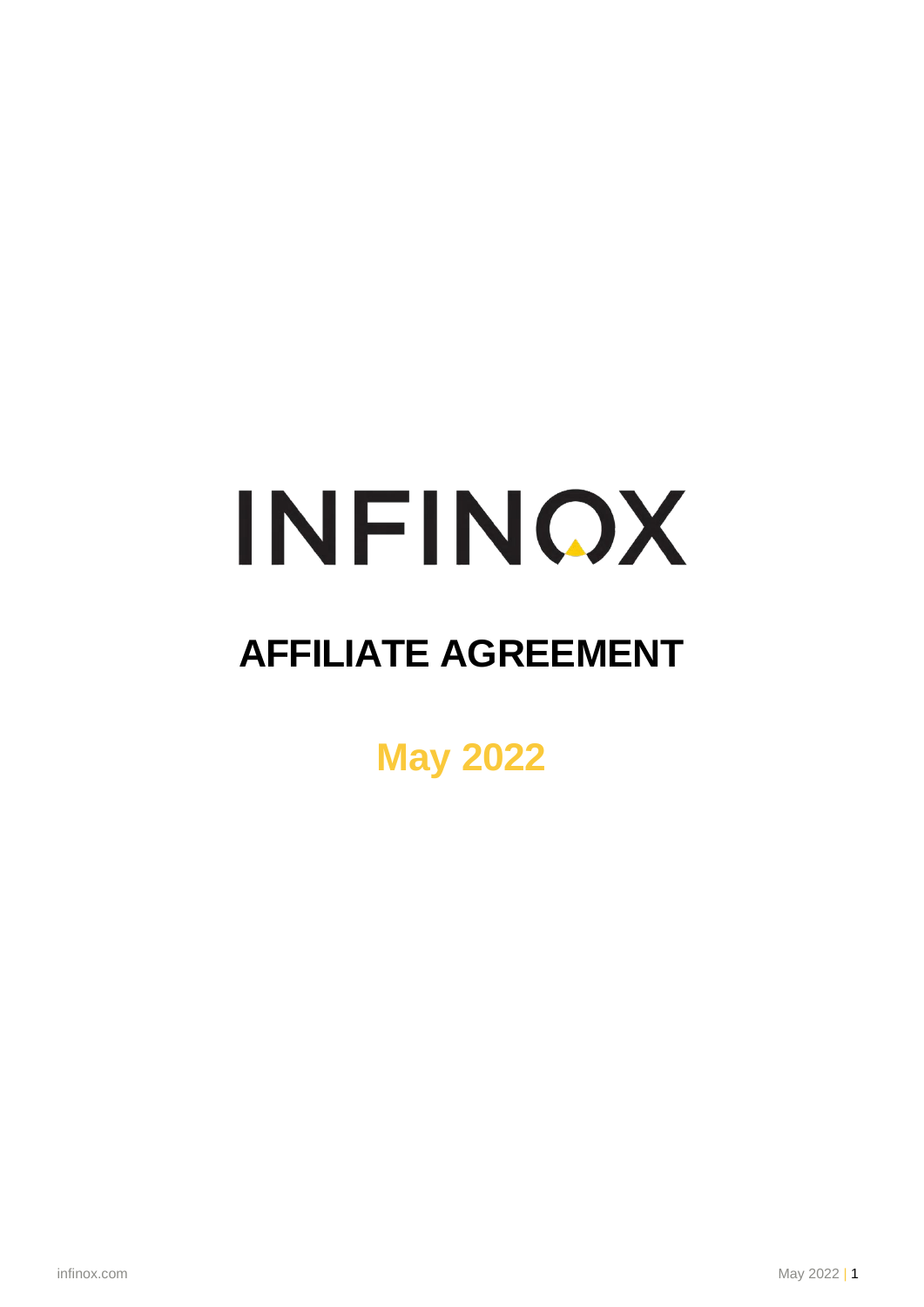### **INFINOX**

### **Contents**

| 1.                                            | <b>PARTIES TO THIS AGREEMENT</b>                         | 3              |  |
|-----------------------------------------------|----------------------------------------------------------|----------------|--|
| 2.                                            | <b>SCOPE OF THE AGREEMENT</b>                            | 3              |  |
| 3.                                            | <b>AFFILIATE'S OBLIGATIONS</b>                           | 3              |  |
| 4.                                            | <b>COMPENSATION SCHEME</b>                               | 3              |  |
| 5.                                            | <b>DATA PROTECTION</b>                                   |                |  |
| 6.                                            | <b>TERMINATION</b>                                       |                |  |
| 7.                                            | <b>CONSEQUENCES OF TERMINATION</b>                       |                |  |
| 8.                                            | <b>CONFIDENTIALITY</b>                                   |                |  |
| 9.                                            | <b>DISCLAIMER OF WARRANTY</b>                            |                |  |
| 10.                                           | <b>LIMITATION OF LIABILITY</b>                           |                |  |
| 11.                                           | <b>INDEMINITY</b>                                        |                |  |
| 12.                                           | <b>CLIENT CONTACT</b>                                    |                |  |
| 13.                                           | <b>PAYMENT</b>                                           |                |  |
| 14.                                           | <b>COMPANY CONTACT</b>                                   |                |  |
| <b>APPENDIX 1 - CPA PLAN</b>                  |                                                          |                |  |
| <b>APPENDIX 2 - MARKETING GUIDELINES</b><br>6 |                                                          |                |  |
|                                               | <b>INTRODUCTION</b><br>1.                                | 6              |  |
|                                               | $\mathbf{2}$<br><b>REGULATED ADVICE</b>                  | 6              |  |
|                                               | 3.<br><b>PROVIDING GUARANTEES AND HIGHLIGHTING RISKS</b> | $\overline{7}$ |  |
|                                               | <b>REGULATORY CHECKLIST FOR MARKETING MATERIALS</b><br>4 | $\overline{7}$ |  |
|                                               | <b>REGULATED ADVICE</b><br>5.                            | 8              |  |
|                                               | SUMMARY OF COMMUNICATIONS AND MARKETING GUIDELINES<br>6. | 8              |  |
| <b>SIGNATORIES</b>                            |                                                          |                |  |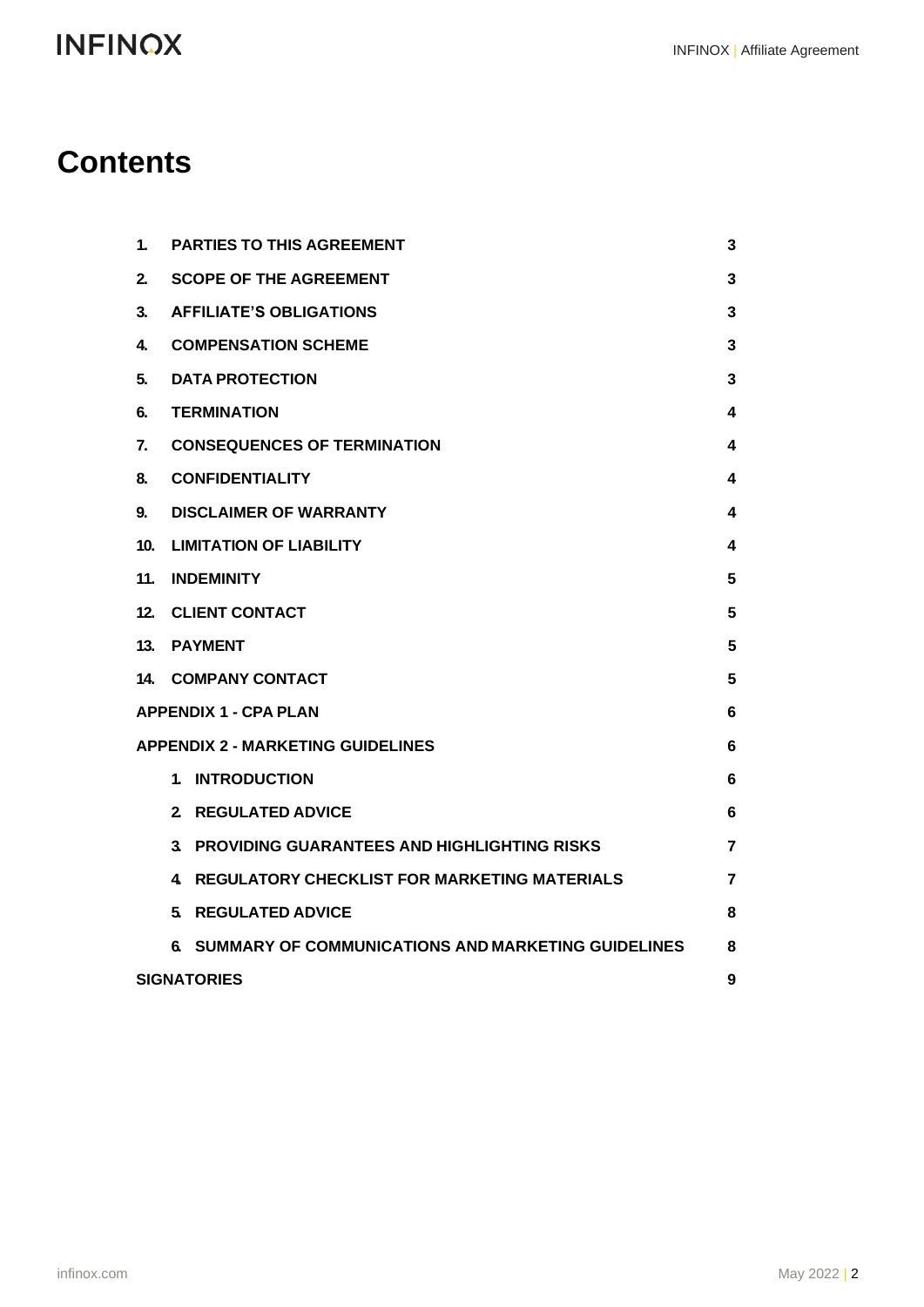### **Affiliate Agreement**

### <span id="page-2-0"></span>**1 PARTIES TO THIS AGREEMENT**

This document (referred to as **"Affiliate Agreement"** or **"Agreement"**) is an agreement between you (also referred to as **"Affiliate"**, **"you"**) and INFINOX Capital (also referred to as **"INFINOX"**, **"we"**, **"us"**, **"our"** or **"the Company"**) which sets out the terms and conditions (referred to as **"Terms"**) governing your partnership with INFINOX. INFINOX and Affiliate are hereinafter referred to, individually, as a **"Party"** and, collectively, as the **"Parties"**. Acceptance of this Agreement creates a legal contract which is legally binding on both parties.

The operator of the INFINOX Affiliate Programme is INFINOX Capital, INFINOX Capital is a registered trading name of IX Capital Group Limited, authorised and regulated by the Securities Commission of The Bahamas ('the SCB') under Registration Number SIA F-188. We are authorized by SCB to deal, arrange and manage securities. Our registered office is located at 201 Church St, Sandyport, West Bay Street, P.O Box N-3406, Nassau, Bahamas.

### **2 SCOPE OF THIS AGREEMENT**

This agreement applies to all Affiliates enrolled in the Company affiliate program.

### <span id="page-2-1"></span>**3 AFFILIATE'S OBLIGATIONS**

During the term of this Agreement, You undertake to fulfill the following obligations:

- To comply with the terms of this Agreement, as amended from time to time.
- To comply with all applicable laws and regulations, in your territory (including but not limited to, financial services regulations, data protection and anti-spamming rules);
- To comply with the Company's branding and Intellectual Property guidelines;
- To promote and market, within such territory as this may be specified by the Company; and
- To identify prospective traders within the territory to which Affiliate actively promotes Services of the Company.

### <span id="page-2-2"></span>**4 COMPENSATION SCHEME**

Upon registration you will be presented with different remuneration packages. The remuneration packages are defined in Schedule A. You agree to the remuneration packages in Schedule A and agree to adhere to the same. The Company has the right, at its own discretion, to void any payment for any referred client if it suspects that the Affiliate has acted in an unfair way towards the Company, tried to abuse the system, abuse the conditions of the agreement or acted unfaithfully.

### <span id="page-2-3"></span>**5 DATA PROTECTION**

You agree to protect all the data you have collected within the scope of this agreement. Terminating this agreement does not affect the obligation of data protection.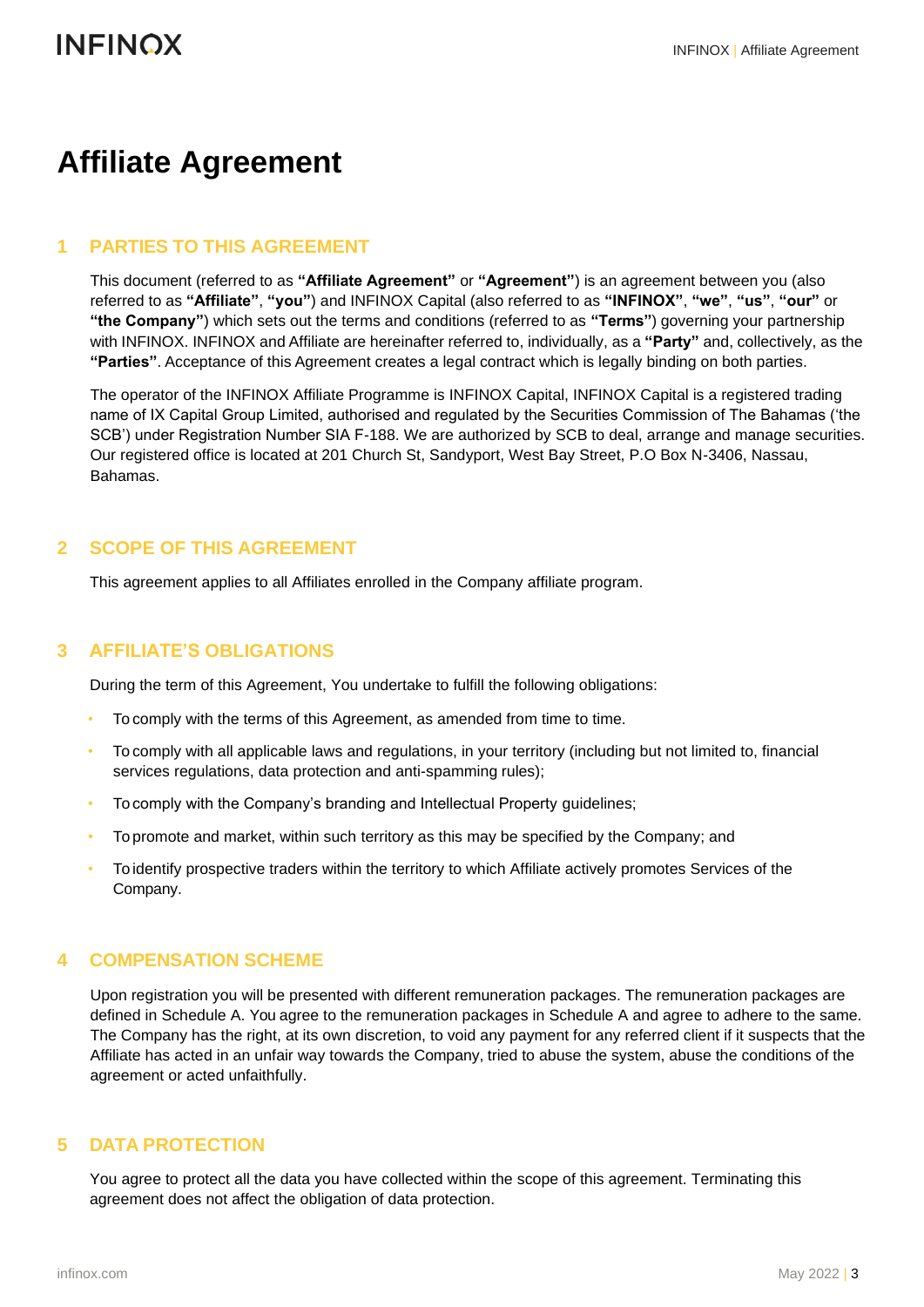### <span id="page-3-0"></span>**6 TERMINATION**

The Agreement shall commence upon your acknowledgement and acceptance of this document and it may be terminated by either Party at any time, with or without cause, effective immediately.

### <span id="page-3-1"></span>**7 CONSEQUENCES OF TERMINATION**

Upon expiration or termination of this Agreement:

- You shall return to the Company all and any property in your possession or control;
- You must immediately cease displaying any of our property on any of Your websites or otherwise and;
- any and all rights licensed to You will automatically be revoked.

In case of material breach of any of the Terms of this Agreement, the Company retains the right to seek for indemnification under contract law or tort, for any losses, damages or liability incurred by You in connection with such violation, in accordance with the provisions of this section.

One of the most serious breaches of the agreement which will lead into its termination and voiding any payments to the affiliate, whether previous unpaid or unwithdrawn commissions of future commissions is acting in an unfair way toward the Company. For example: abusing the system, abusing commissions, referring clients who were recruited offline, re-referring same clients under different identities of emails, referring clients and informing them to only satisfy the minimum required conditions and then withdraw their funds, or trading/opening the accounts on behalf of clients, or referring multiple clients all using same IP or same street address, or acting in any unfair way towards the firm.

### <span id="page-3-2"></span>**8 CONFIDENTIALITY**

Each party agrees to keep confidentiality of all information, schemes, payments, client's data or any agreements done.

### <span id="page-3-3"></span>**9 DISCLAIMER OF WARRANTY**

The Company makes no warranties hereunder, and expressly disclaims all warranties, express or implied, including, but not limited to, warranties of merchantability and fitness for a particular purpose. without limiting the foregoing, The Company further disclaims all representations and warranties, express or implied, that the Company's services or products and platforms do not infringe or otherwise violate any intellectual property or other proprietary right of any third party in any jurisdiction, including, but not limited to, the territory. You understand and agree that that the Company's services and products (including the platform) may not satisfy all of the clients' requirements, may not be suitable for all clients and may not be uninterrupted, accessibleor error-free.

### <span id="page-3-4"></span>**10 LIMITATION OF LIABILITY**

The Company its directors, officers, employees and related entities, shall have no liability for any lost profits and/ or any indirect, consequential, special, incidental or punitive damages, arising out of the products, platforms, the services, the website or software failure, viruses, system failure (including, internet connection, electricity power cut, telephone communication failure, high Internet traffic demand, malicious interference / access to Your system or ours, hardware error, mobile applications non-compatibility with our system, including our proprietary or third party system). The Company cannot guarantee that the software and / or the system, that we own or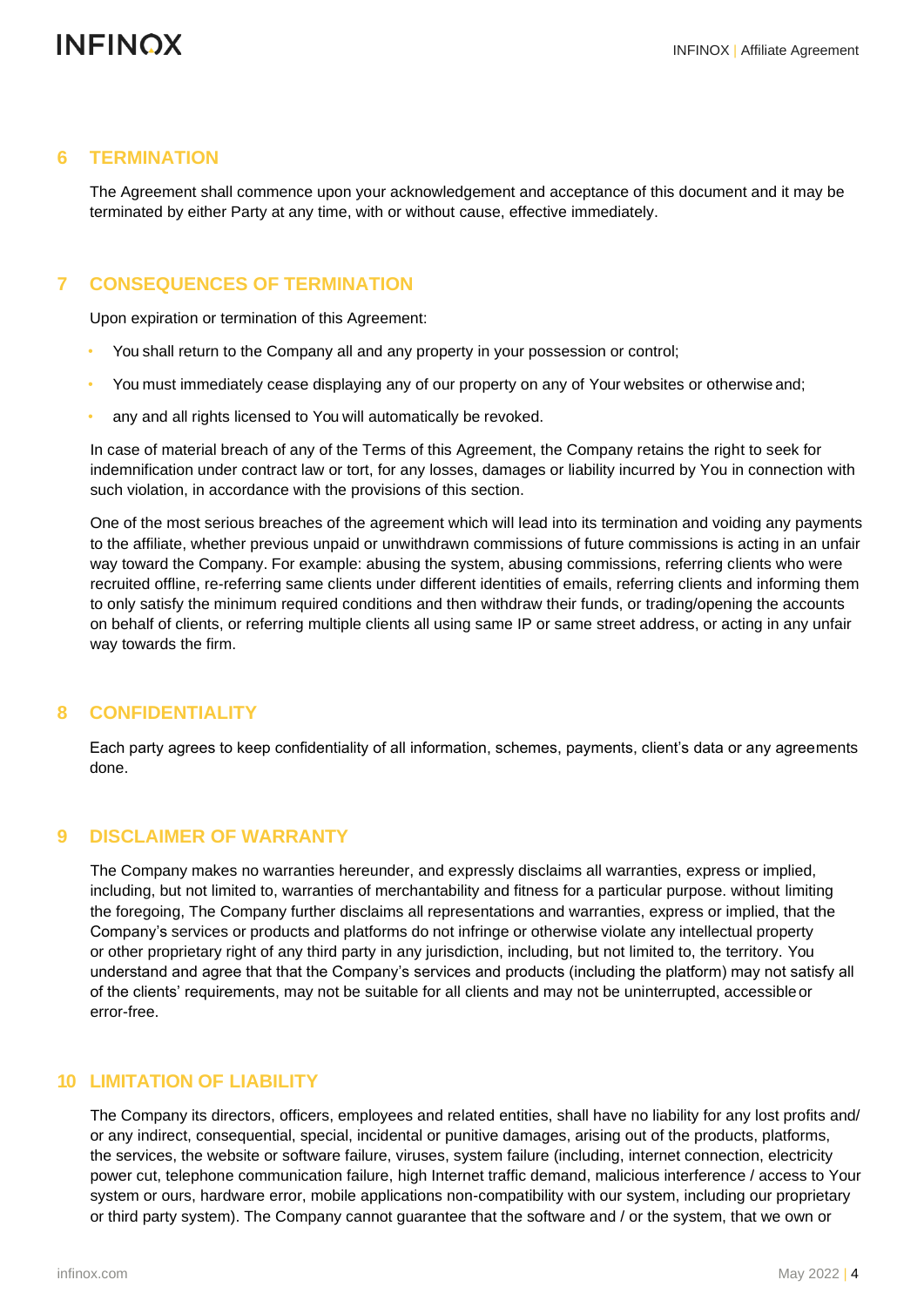

we manage, on behalf of a third party, is uninterrupted and error free or available at all times. In any event, the Company's liability to affiliate under this agreement for any reason will be limited to the amounts paid to affiliate by Company during the six (6) month period immediately preceding the event giving rise to the claim for damages. This limitation applies to all causes of action in the aggregate, including, but not limited to, breach of contract, breach of warranty, negligence, strict liability, misrepresentations.

### **11 INDEMNITY**

You agree to indemnify, defend and hold harmless the Company and any of its Related Entities including the directors, officers, employees, subcontractors and agents thereof (collectively, the "Indemnified Party"), with respect to any claim, demand, cause of action, debt or liability, brought by a third party, including reasonable attorneys' fees, to the extent that such action is based upon or arises out of:

- Your breach or alleged breach of any representation, warranty, obligation or covenant under this Agreement;
- gross negligence or willful misconduct; or
- any warranty, condition, representation, indemnity or guarantee relating to the Company and /or its related Entities and/or the Company's platform granted by You to any third party.

### <span id="page-4-0"></span>**12 CLIENT CONTACT**

This agreement will be deemed void if the affiliate has face to face, or any form of direct contact with the clients or if the affiliate is operating on an offline basis.

### <span id="page-4-1"></span>**13 PAYMENT**

The Company agrees to compensate the affiliate a remuneration as per Appendix 1 for referring clients. The minimum balance before an affiliate may submit a withdrawal request is USD 25.

Affiliate Fee will be payable within fifteen (15) days after the end of each calendar month, except that, in no event will the Company pay to an Affiliate an amount which is less than US\$150, and in the event that the Affiliate's balance at the end of a calendar month is less than US\$150, such balance shall be carried over and added to the next month's Affiliate Fee. In the event that the balance amount carried over does not total US\$150 within six (6) consecutive calendar months, then the amount due will be voided and cancelled, and the Company may terminate this Agreement with no liability whatsoever to Affiliate.

Affiliate Fees by the Company shall be made in any currency and method as may be determined by Company, in accordance with the Company's policy and subject to applicable law. Charges for wires or courier charges for checks will be covered by Affiliate and deducted from the Affiliate Fee.

#### <span id="page-4-2"></span>**14 COMPANY CONTACT**

Clients shall communicate with the Company with the communication methods described within this Agreement and/or at the following address:

[partners@infinox.com](mailto:partners@infinox.com)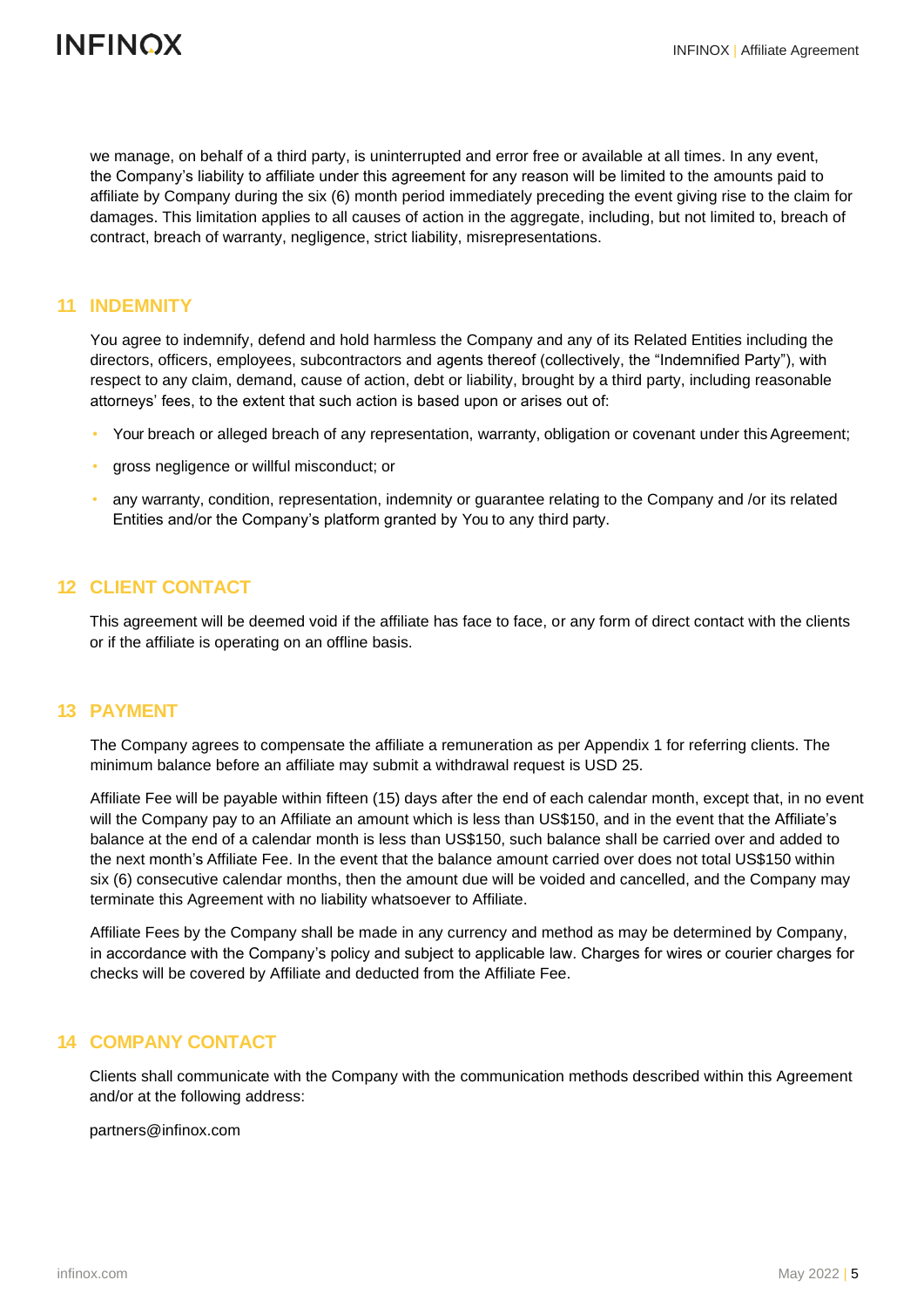### <span id="page-5-0"></span>**Appendix 1 – CPA Plan**

| <b>First Time Deposit (FTD)</b> |  |
|---------------------------------|--|
| <b>Spread Revenue</b>           |  |
| <b>Affiliate Payment</b>        |  |

### <span id="page-5-1"></span>**Appendix 2 – Marketing Guidelines**

### <span id="page-5-2"></span>**1 INTRODUCTION**

The guidelines below are applicable to all marketing materials and communications that are produced. Please ensure the marketing materials always adhere to the following guidelines.

Marketing materials include websites, advertisements, banners, flyers, articles, brochures, newspapers, magazines, social media posts etc.

### <span id="page-5-3"></span>**2 REGULATED ADVICE**

INFINOX does not have the regulatory license to provide advice to investors.

#### **What is considered as regulated advice**

- Making a personal recommendation either upon the request of the client or at the initiative of the Affiliate/ Introducer, which relates to:
	- **-** specific financial instruments;
	- **-** the merits/benefits of buying or selling the specific financial instruments

#### **What is not considered as regulated advice**

**•** General information about trading the foreign exchange sector;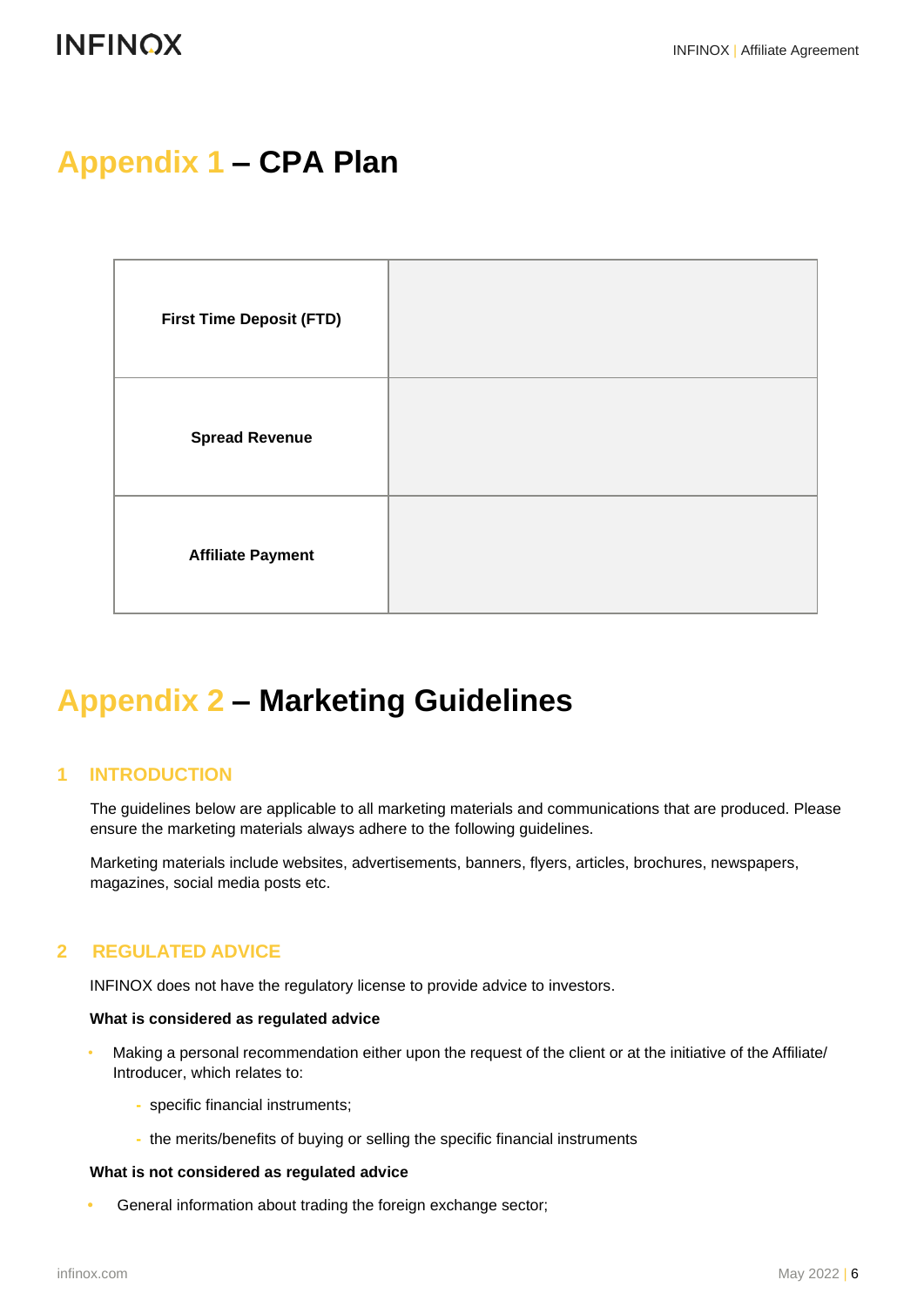- Informing the clients about INFINOX's online trading platform;
- General information on trading terminology;
- Information provided does not relate to a specific financial instrument or specific forex instrument;
- An opinion about the forex market, current state of the market or asset class that is already in the public domain.

### <span id="page-6-0"></span>**3 PROVIDING GUARANTEES AND HIGHLIGHTING RISKS**

Trading CFDs does not always result in profits and the majority of clients lose money when trading these products, therefore no profits can be guaranteed. Do not imply that trading can be a way of guaranteed returns and do not guarantee that no losses shall be incurred by the potential clients. You should also not guarantee that you are able to assist clients who have suffered losses in recovering losing positions.

You should always notify the potential client of the risks associated with the services offered.

### <span id="page-6-1"></span>**4 REGULATORY CHECKLIST FOR MARKETING MATERIALS**

**You must not use statements such as 'no experience needed', 'you do not need any experience or understanding in order to be successful and trade profitably' or any similar language.**

The material must be Fair Clear and Not Misleading

There is a balance between the risks and the benefits of the product

The material does not describe a feature of a product or service as *"guaranteed"*, *"protected"* or *"secure"*, or use a similar term.

The material does not create unrealistic impressions of the product, for example: *"You can get 100% return on your investment"*, or *"trading Forex is simple and easy"* or *"trading Forex will make you rich"* or any similar term/ phrase.

There is an appropriate and fit for purpose risk warning.

There is a suitable risk warning such as: *"Trading leveraged derivative financial products such as Foreign Exchange (Forex) and Contracts for Difference (CFDs) is complex and high risk and may not be suitable or appropriate for all investors. The effect of leverage is that both gains and losses are magnified, your capital is at risk and you may lose all your deposited funds. You should seek independent professional financial advice if you do not understand the risks involved."*

No untrue or misleading claims, statements and comments should be made. For example, does not provide misleading headline claims such as; *"INFINOX is the world's best FX broker" or "INFINOX is the South Africa's best FX broker"* or any similar term/phrase.

No financial advice or personal recommendations must be given in the marketing material.

Provision of past performance figures or statements is NOT permitted e.g. *"over the last year investors made a 30% return on their investments".*

Where fees, charges and commissions are provided, they are correct and not hidden in small print or inserted into the disclaimer.

The risk warnings are clear, visible and not hidden or their importance diminished by secondary statements. Where any externally derived data or award is provided, the source and date is provided.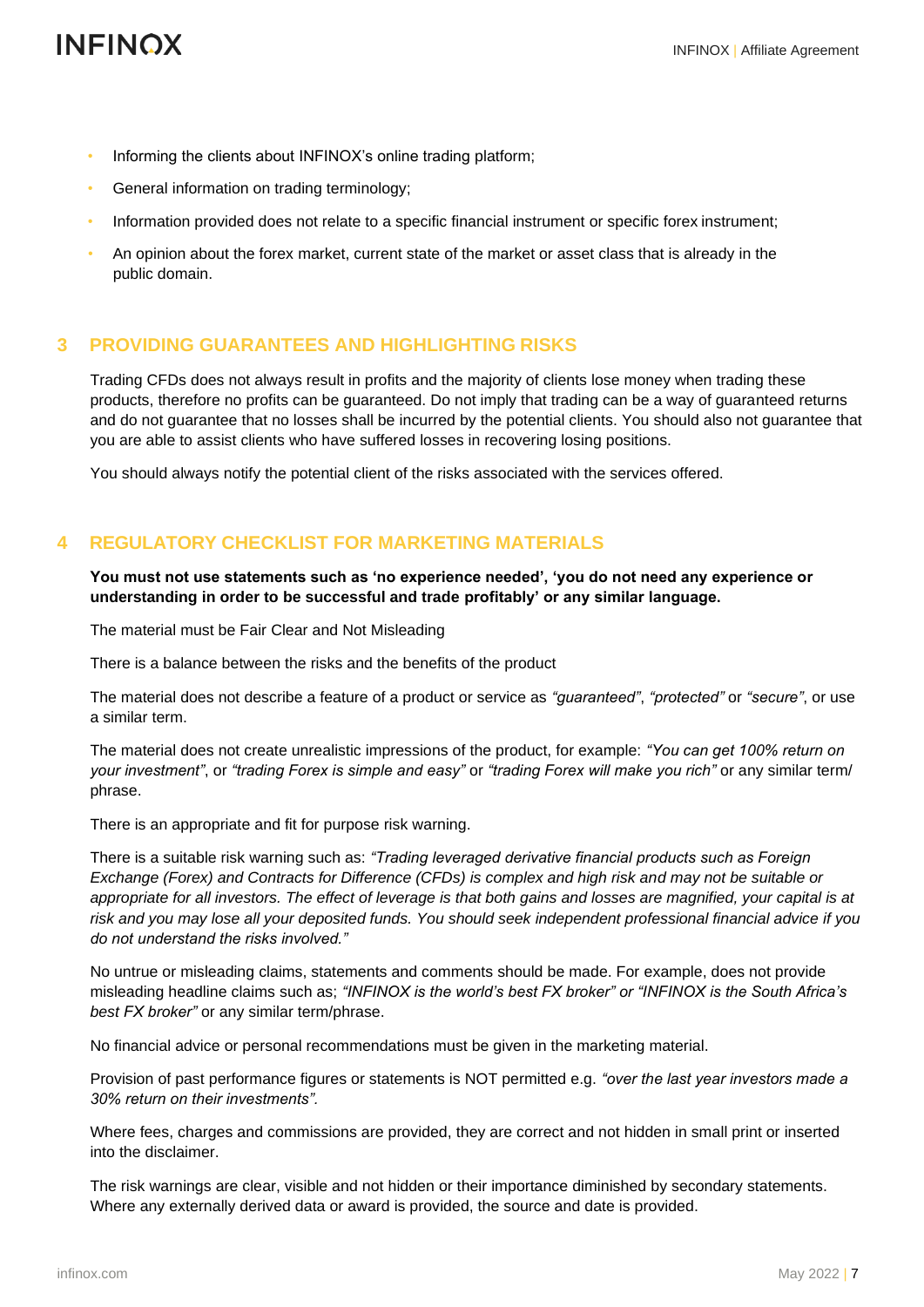### **INFINOX**

There is no use of internal jargon or abbreviations that the customer may not understand.

Where claims have been made such as *"INFINOX has won an award for the best forex broker 2017"*, such claims be substantiated with evidence.

The marketing material is clearly identifiable as a financial promotion and is not disguised as or may not be mistaken for something else. For example, this can be achieved by the addition of the following statement *"this is a promotional material"*?

#### **DO NOT USE**

• Making a personal recommendation either upon the request of the client or at the initiative of the Affiliate/ Introducer, which relates to:

### <span id="page-7-0"></span>**5 REGULATED ADVICE**

INFINOX does not have the regulatory licence to provide advice to investors.

#### **What is considered as regulated advice**

- 'easy' or 'simple' in relation to trading;
- 'secure trading', providing traders with the ability to trade safely';
- 'use your spare time to earn money', 'you can become a profitable trader'; 'profit anytime and anywhere', 'more income', 'risk free trading', or pictures of money; expensive cars; wealth.

#### **DO USE**

- 'Easy' in relation to the platform usage and tools
- 'Security' if you refer to the IT security of INFINOX systems or trading platforms;
- 'Risk free' if you refer to a demo account only

### <span id="page-7-1"></span>**6 SUMMARY OF COMMUNICATIONS AND MARKETING GUIDELINES**

Marketing communication must:

- Be accurate, fair, clear and not misleading;
- Not guarantee or promise profits or guarantee against losses;
- Present opportunities and risks in a balanced manner;
- Not use absolute or qualified statements;
- Ensure information is sufficient for and is presented so that it is likely to be understood by the average member of the public to whom the information is directed, or the person likely to receive the information;
- Not disguise, diminish or obscure important items, statements or warnings;
- Not "glamorise" trading by using pictures of excessive wealth or money